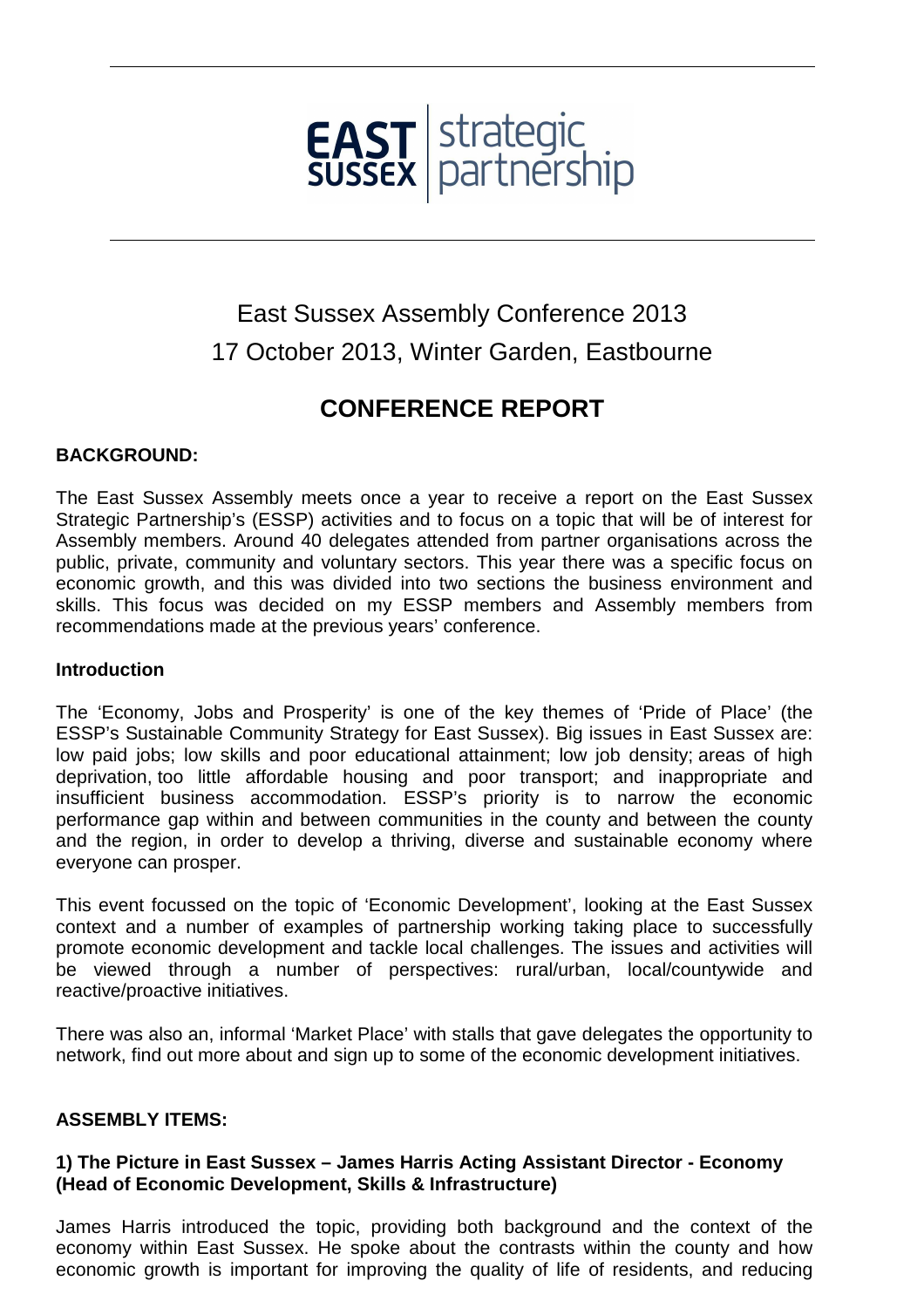deprivation and demand for services. James highlighted the importance for East Sussex to provide an environment in which businesses can flourish and that this cannot be achieved without partnership working.

## **2) Lets Do Business - Graham Marley, Chief Executive**

Graham Marley gave an introduction to Let's Do Business and Locate East Sussex, which is the one-stop shop designed to attract new business investment in the county. Locate East Sussex is funded by a partnership of East Sussex County Council, Eastbourne Borough Council, Wealden District Council, Rother District Council, Lewes District Council and Hastings Borough Council.

The scheme is aimed at promoting the county as a superb hub for start-up and existing companies, and to encourage local employment growth. In April, The Let's Do Business Group, won the East Sussex County Council tender to manage the scheme. Marketing is being managed by Eastbourne-based PR and Marketing agency, Cobb PR.

The Locate East Sussex team gives advice and access to business contacts and funding streams outside of the main high street lenders.

#### **3) The Creative Industries in East Sussex – Sally Staples, Cultural Strategy manager**

Sally Staples spoke about the creative industries in East Sussex, giving a definition and a look through the priorities of the Cultural Strategy that was endorsed by the ESSP earlier in 2013. Sally got everyone thinking about what East Sussex's 'shop front' looked like and how we can promote East Sussex as a place to visit.

## **4) Rye Partnership- Chrissy Stower , Chief Executive Officer**

Chrissy Stower spoke about the work of the Rye Partnership and its development of a local community response to the socio-economic problems prevalent in the area.

Rye Partnership is a membership organisation consisting of private, public, community and voluntary representatives. In 2010 the Rye Partnership successfully tendered for the operation of a community centre at the former Tilling Green primary school. The Rye Partnership and its partners work with local residents to:

- 1. Promote and encourage participation from the local community;
- 2. Offer education and training opportunities;
- 3. Provide a range of advice and information;
- 4. Provide leisure and social activities for all ages.

5. Work with local employers and training providers to assess the areas of skills gaps and their training needs;

6. Provide access to employment, volunteering and training opportunities;

7. Provide a one to one mentoring service for people seeking employment and/or training.

#### **5) Supporting Young People into Employment - Jessica Stubbings, Education Development Manager**

Jessica Stubbings spoke to the group about the work going on to support young people into employment. She spoke about the County Council's plan (2013/2014) to:

- Improve life chances of people with learning disabilities by supporting them to find and keep either voluntary or paid employment;
- Improve the skills and qualifications of all children and adults to help drive economic regeneration; and to
- Increase the number of children that are in education, employment or training until they are 18 years old.

We heard form an apprentice, Jess, who had completed an apprenticeship with East Sussex County Council and who has since found permanent work. Jessica encouraged all partners to Volunteer to *Inspire the Future* through the Inspiring the Future website which needs more volunteers from all sectors and professions volunteering to visit local state schools and colleges to talk about their jobs, careers, and the education routes they took.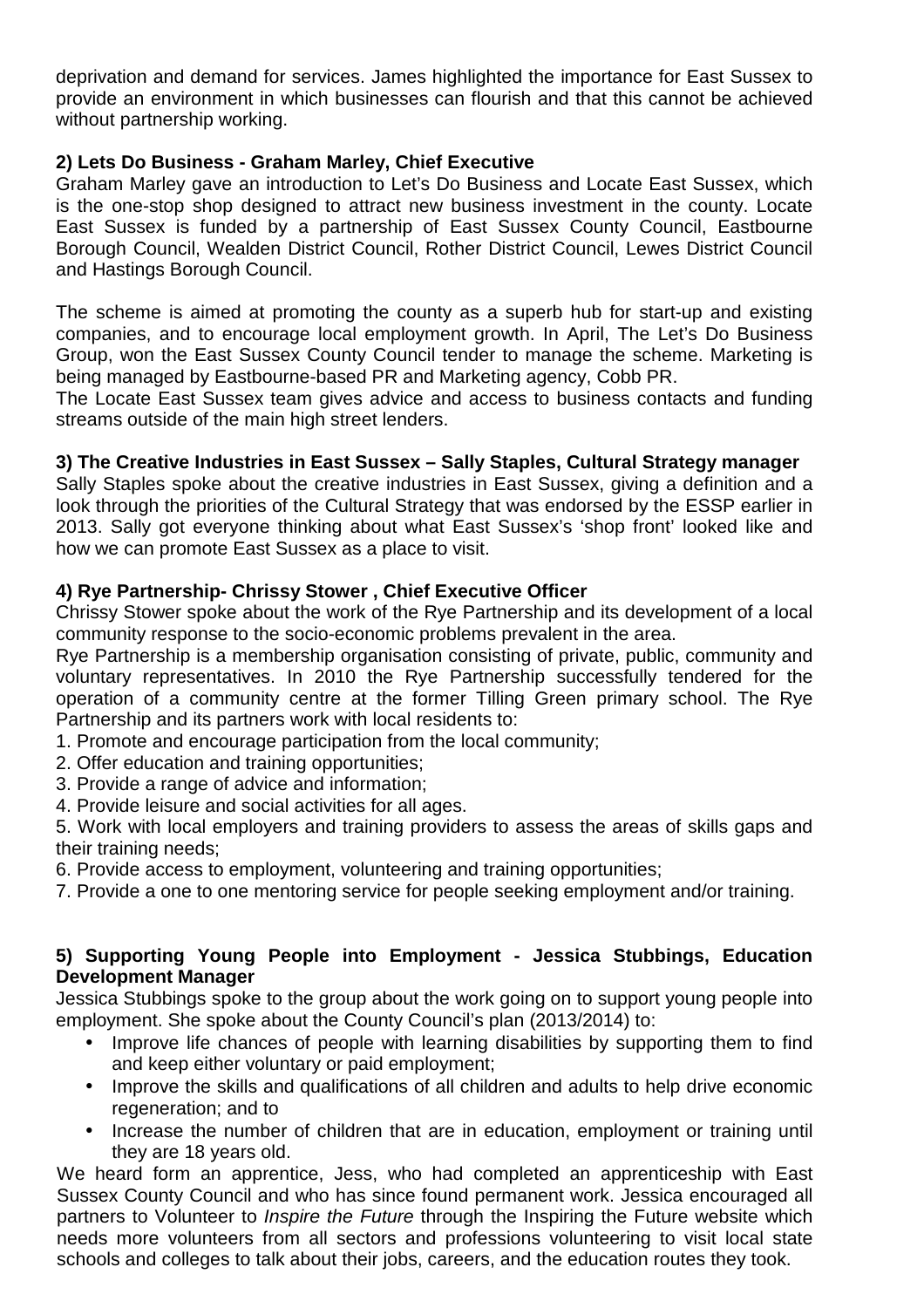## **6) Heathfield Works! - Frances Conway, Chief Executive**

Frances Conway spoke about Healthfield works! A project of the charity Tomorrow's People. This was the first rural pilot programme here in Heathfield, East Sussex, to raise awareness of not only the hidden deprivation but the extra barriers that young people face, poor and expensive transport links, limited broadband in some areas, once they leave school lack of local support or advise to find and get a job, or deal with personal issues most have extended families and no role models. Heathfield Works! is a ten week voluntary programme to help young people get into work, education or a path to both.

Heathfield Partnership Trust, Rotary Club, Chamber of Commerce, Churches Together, Sussex Police, East Sussex Fire & Rescue Service, the Parish Council, Local Employers and the community in general that had all been generous with financial donations, gifts in kind and sharing their expertise and time, showing a real community social responsibility.

## **7) Offenders & Employment - Mary D'Arcy, Director-East Sussex Local Delivery Unit and John Lindford, Job Deal Team Manager, Surrey, Sussex & Hampshire - NACRO**

Mary D'Arcy spoke about the barriers to employment faced by offenders in East Sussex and the importance of a job in ensuring an ex-offender doesn't reoffend.

John Lindford spoke about the partnership work of Nacro with Surrey and Sussex probation services and used a case study to highlight the problems and how they try to overcome them. John and Mary spoke about the importance of engaging with employers and Job Centre Plus to increase the opportunities for ex-offenders.

All presentations from the Assembly speakers can be found at the ESSP website: http://www.essp.org.uk/Meeting-papers-and-reports/East-Sussex-Assembly

## **FEEDBACK:**

All delegates were provided with an event feedback form. The following results are based on the 20 forms returned. The results are set out and main points are summarised below.

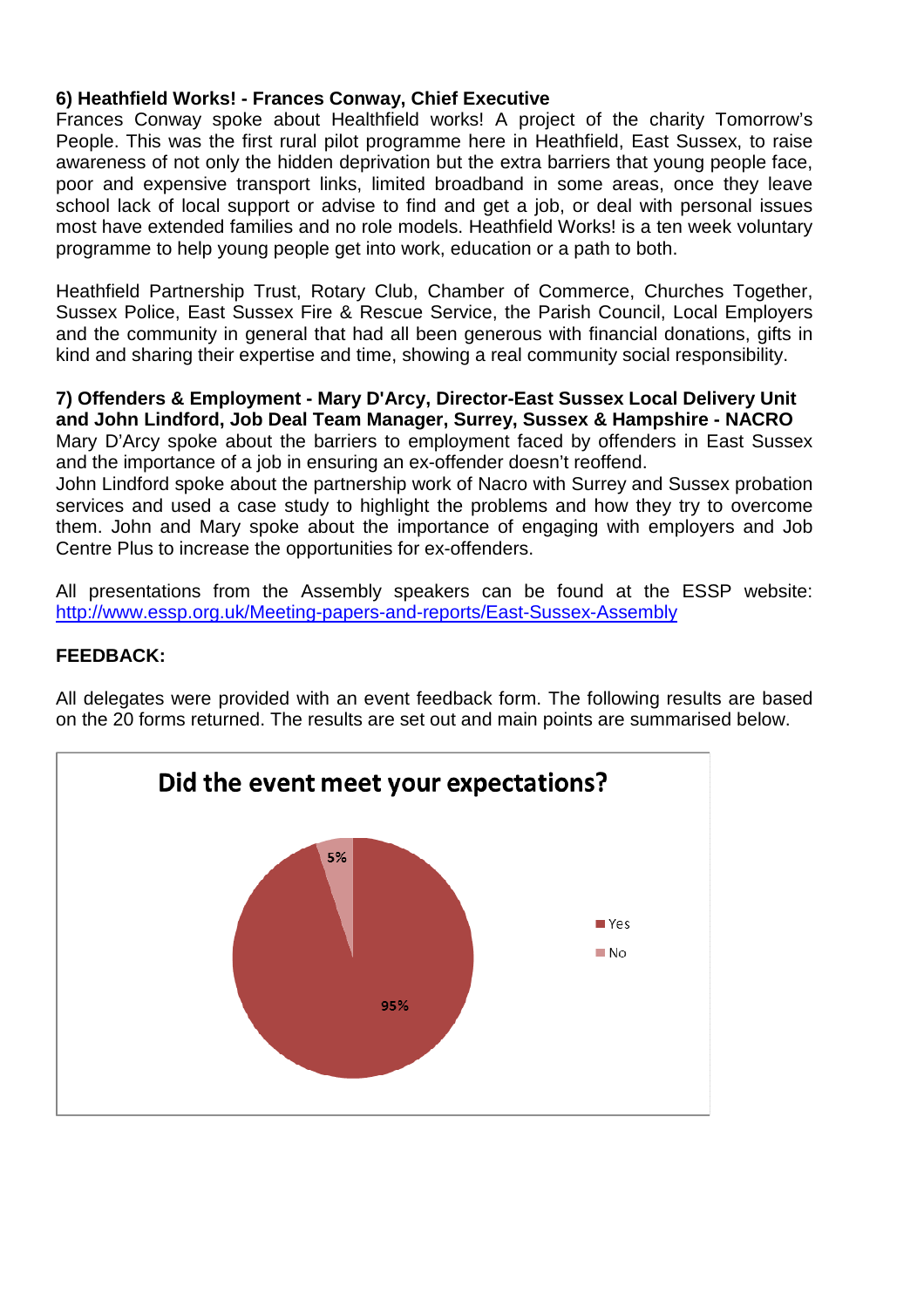



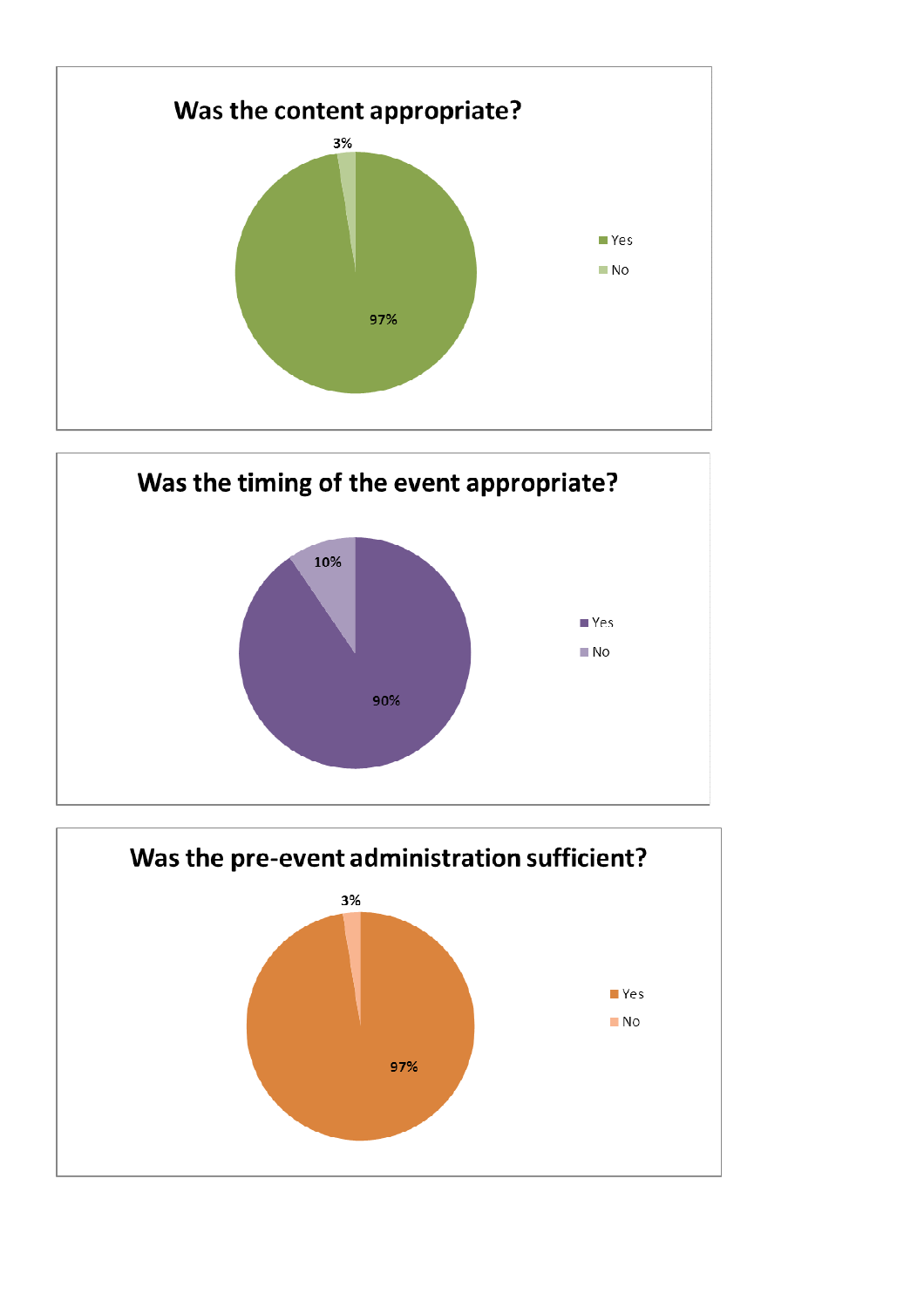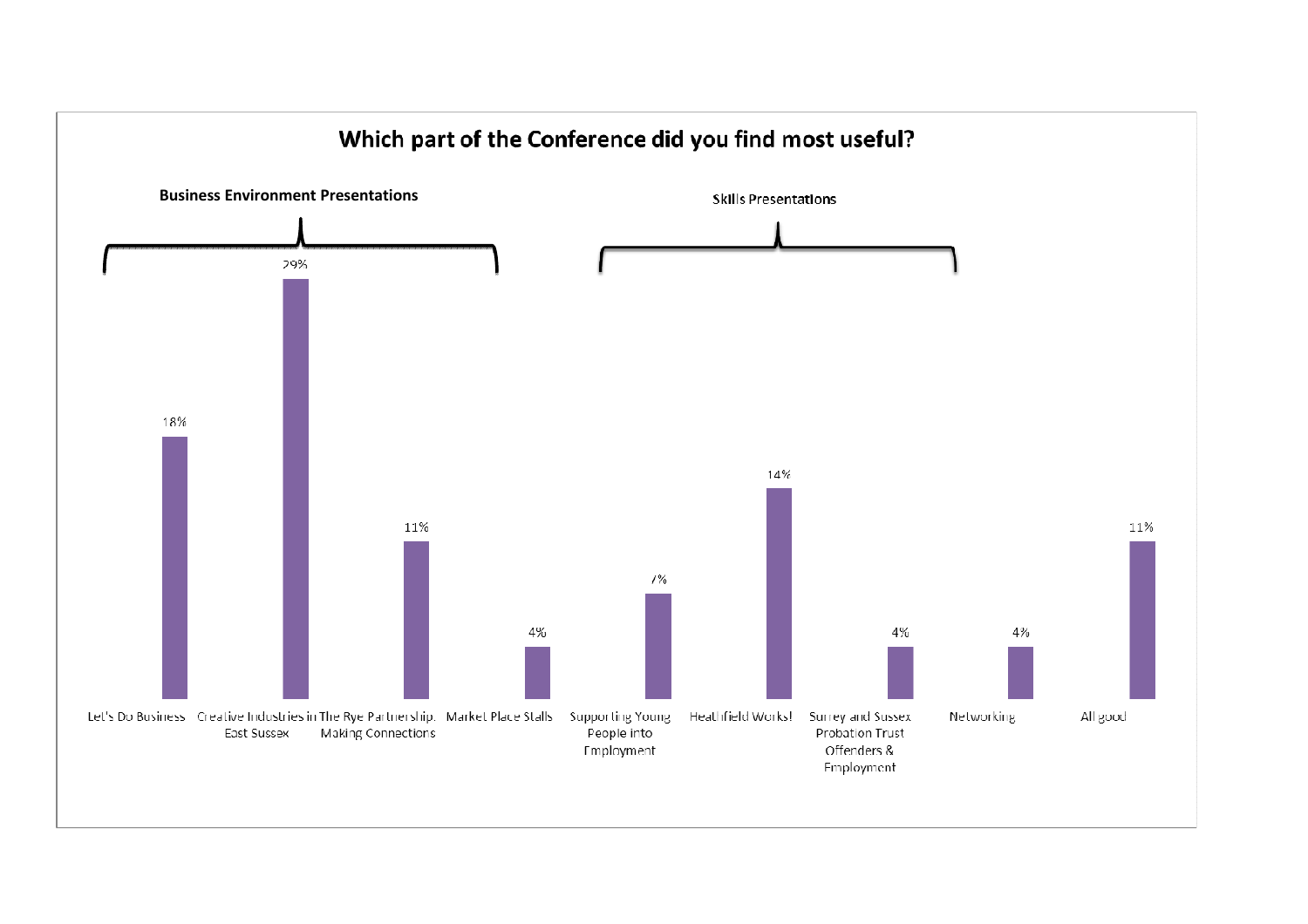

Responses to the questions asking which part of the conference was most/least useful praised the presenters and gave encouraging feedback.

All presentations received positive feedback, in particular the Creative Industries in East Sussex item (29% of respondents found it 'most useful'). Other positive comments include:

- Opportunity to hear about what's happening and space to think about how healthcare could better connect
- Our brand promoting East Sussex as a business destination
- Supporting young people into employment knowing/understanding initiatives taking place
- Ideas that can be replicated elsewhere
- Hearing from Let's Do Business useful to hear about what they offer and to consider possible synergies
- Both sets of presentations were really useful and insightful
- Variety of presentations and information
- All the presentations were informative and relevant to the purpose of the conference. Best ESSP Assembly to date. Well done!